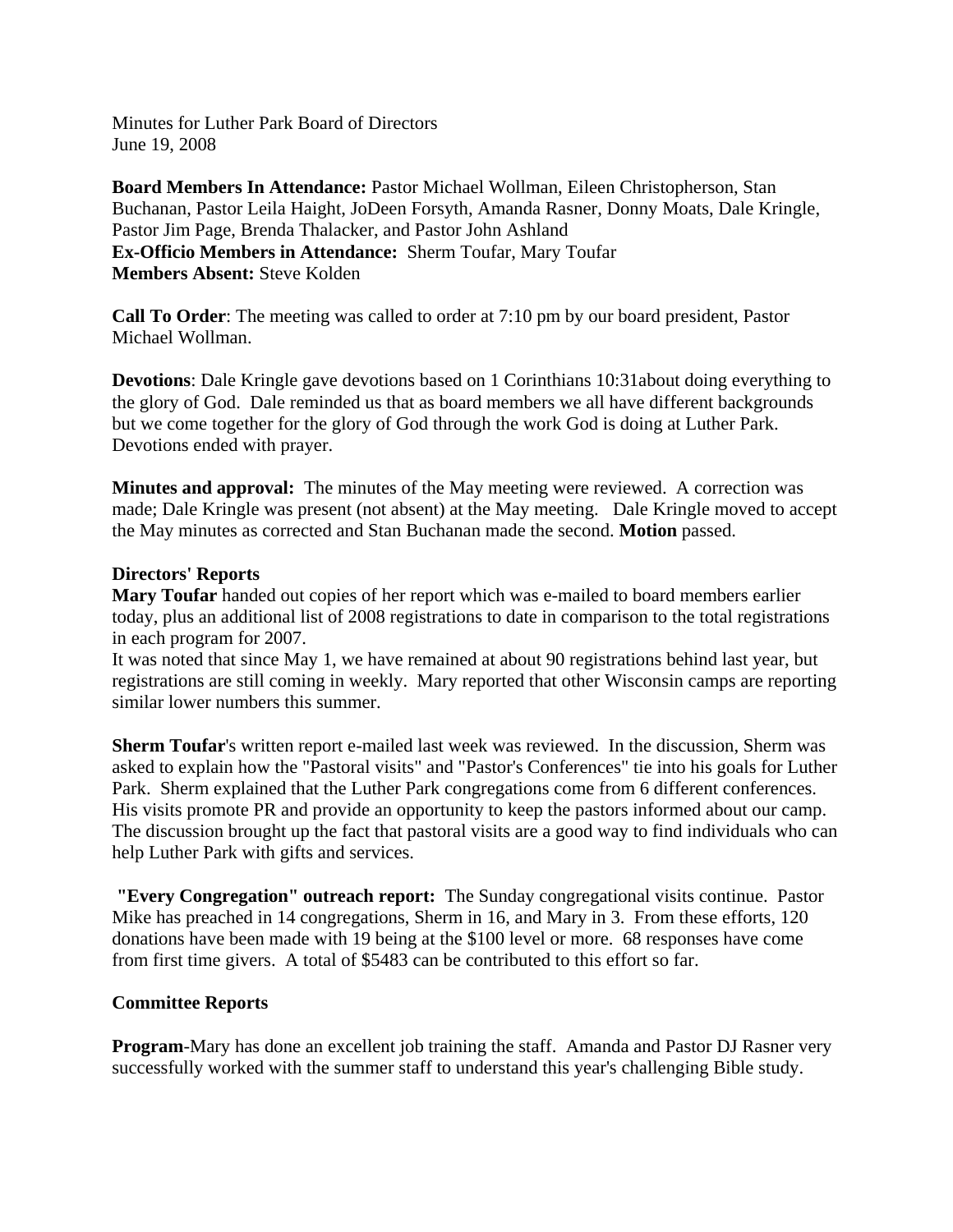Evaluations from the first 2 weeks have been quite positive.

 **Property**-Don Moats reported that several maintenance projects have come in below budget. The roofing projects were expected to be \$5400. The actual cost of materials was \$13,480 and \$8374.79 was received in the Certainteed agreement for a net cost of \$5105 to reroof the cabins and the Welcome Center. Thanks to a volunteer group from Good Shepard in Eau Claire, Pastor Mike Vetch and his brothers, and Don Moats and his wife, 5 cabin roofs have been finished.

Materials to repair and replace the filters on the swimming pool came to \$7056, which was well below the \$1500 budgeted for the project. Thanks to the volunteer work of Brenda Thalacker's husband and brother-in-law, the pool repairs have been completed.

Materials to replace the shelter at Luther Woods have been purchased for \$2285. The new shelter covering will be larger than the old one, but the old concrete floor will not be expanded. Volunteers are being sought to complete the new shelter this summer and the total cost will be less than the \$6000 budgeted.

About 3000 trees were planted at Luther Park this spring.

An unexpected maintenance expense occurred when the camp pontoon quit working during the first week of camp. It was quickly repaired by a local boat service for \$700.

**Finance**-Printed summaries of the May 31, Income/Expense Report were passed out. Brenda Thalacker went over the main points of the report. Our income is about \$16,500 short of our year to date budget, mostly due to low summer and retreat fees. Our expenses are also below our year to date budget, resulting in better finances at the end of May, than we had anticipated we would be in at this time when making the budget for the year. No checks are being held and loan payments are being made on time. Don Moats made a **motion** to accept the finance report as printed. The second was made by Amanda Rasner. Motion passed.

# **Old Business**

**The Forest Crop Law** status for land at Luther Woods was discussed. Dale Kringle reported on his research of the topic and the information he received from the Washburn DNR spokesman. Stan Buchanan made a **motion** that the property committee be authorized to begin the application process and to put as much as 280 acres of Luther Woods or a minimum of what is now in the program, into the Managed Forest Law program. Second by John Ashland. Motion passed.

**The Golf Outing** has about 60 registered golfers for Monday, June 23. Sherm asked for golf day help. Eileen Christopherson and Pastor Mike Wollman volunteered. Sherm and JoDeen Forsyth will also be working starting at 10 A.M.

**New Business:** 

### **Meetings:**

 **A motion** to skip the July meeting was made by Pastor John Ashland, with a second by Pastor Lee Haight. **Motion passed.**